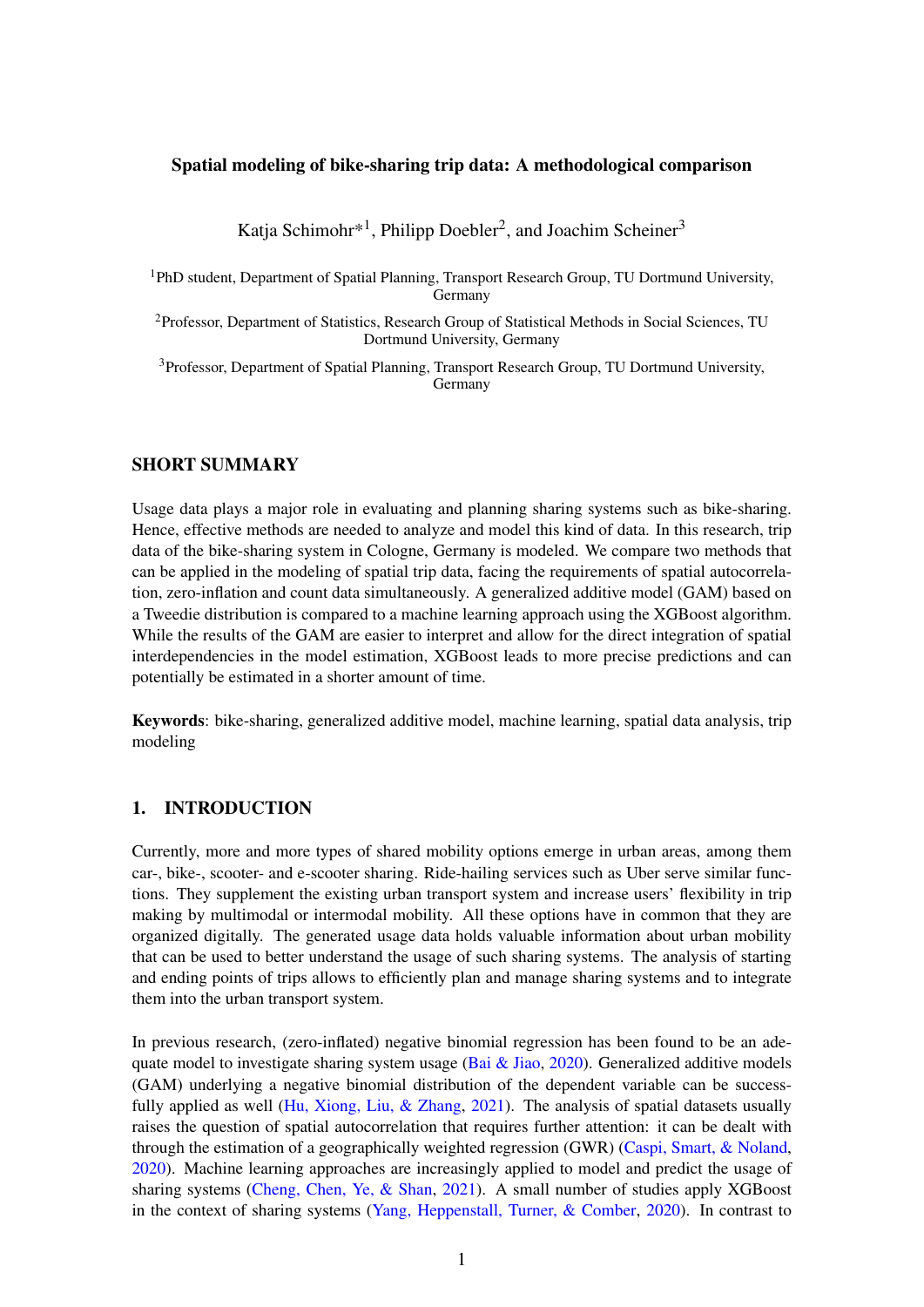this research, most of these studies model the temporal distribution to predict demand over time. Comparisons between different machine learning approaches for modeling sharing data usually cannot determine one single best model, as different models perform best according to different evaluation metrics [\(A. Li & Axhausen,](#page-9-1) [2019\)](#page-9-1). Still, XGBoost often ranks among the best models [\(Sathishkumar, Park, & Cho,](#page-9-2) [2020\)](#page-9-2).

In this paper, a case study of the free-floating bike-sharing system of *nextbike* in Cologne, Germany, is conducted to compare modeling methods. Usage data was collected over a period of 5 weeks in 2019 and is used to calculate the number of bike-sharing trips that started within each cell of a 100 m grid laid over the operating area. This variable is to be modeled in relation to spatial influence factors both by a GAM and a machine learning approach using XGBoost. After training the models, predictions are generated that can be compared with a test dataset. To the best of our knowledge, no methodological research has yet addressed the specifics of modeling count data, an excess number of zeroes and spatial autocorrelation simultaneously. This paper aims at comparing two methods that meet these requirements. Besides predictive accuracy, ease of interpretation and computation time are evaluated.

# 2. METHODOLOGY

The underlying dataset contains the locations of all bikes in the *nextbike* system in Cologne that were collected from 30.09.2019, 10:46 am until 04.11.2019, 10:49. The data was scraped from <https://offenedaten-koeln.de> through an excel VBA script saving the locations every 15 minutes in a csv-table. All tables are combined and changes in location indicating the completion of a trip are extracted. All preprocessing and data analysis is performed in R. Trips that started or ended outside of Cologne or are shorter than 100 m are removed to exclude unlikely trips and repositionings of parked bikes. After preprocessing, 76,859 trips are included in the dataset. Then, the operation area of *nextbike* is divided into 8,955 grid cells of 100x100 m size and the number of trips that started within each of them is summarized over the whole observation period. These values are used as the dependent variable to be modeled.

Possible spatial influence factors on bike-sharing to be included in the model as independent variables are selected based on previous research. They include different land uses, points of interest (POI), the distance to universities and elements of the public transit system such as light rail and bus stations, population density and the share of age groups within each grid cell. All variables are presented in [Table 1.](#page-2-0)

The bike-sharing usage data is split into a training and a test dataset that contain approximately the same number of trips using the 3,263 different times of observation. All trips are assigned subsequently according to their start time, alternating with every time of observation, until the second last time. After this process, there are 38,875 trips included in the training dataset and 37,965 trips in the test dataset. For both datasets, the number of trips that started through the whole observation period is summarized per grid cell.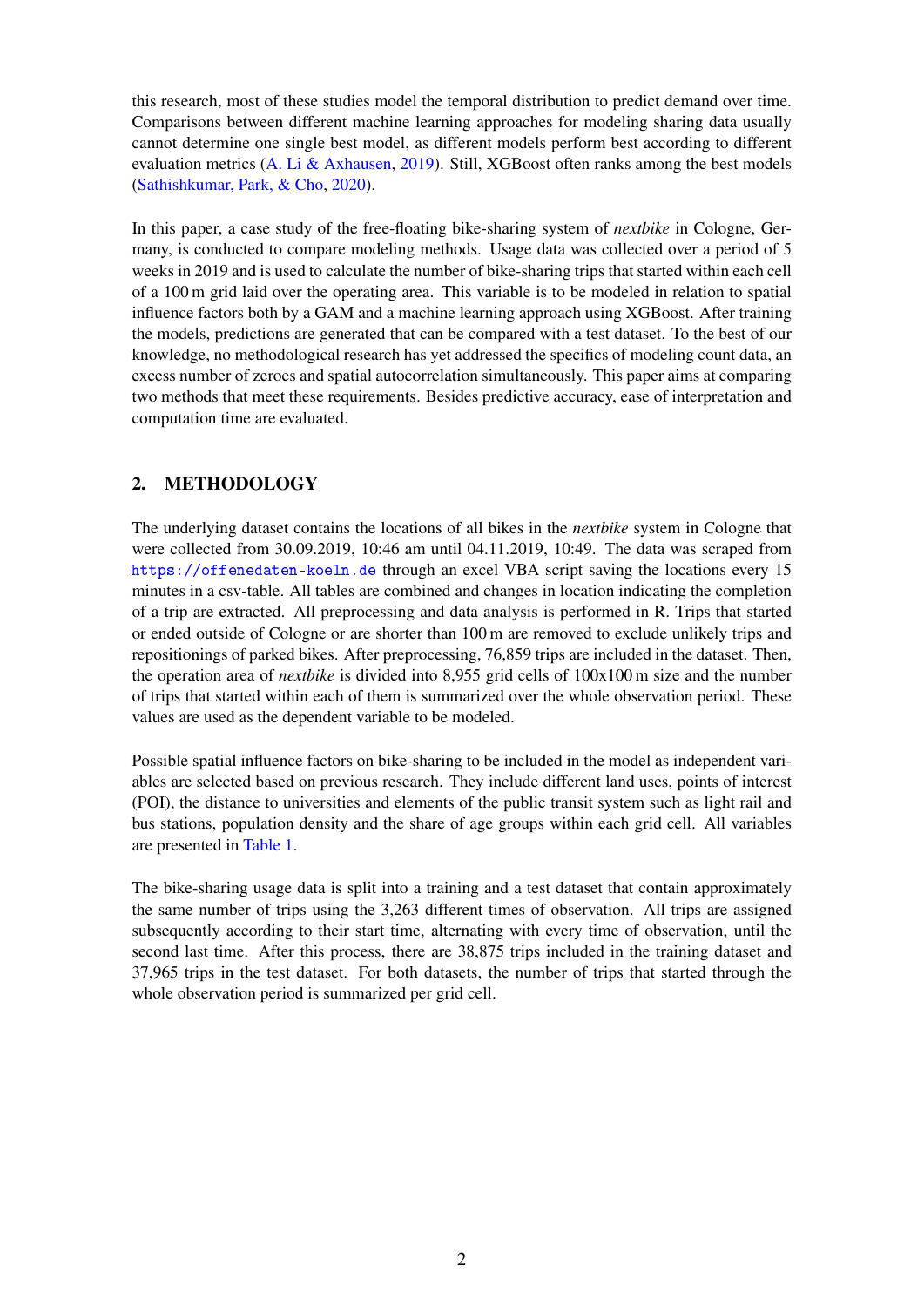<span id="page-2-0"></span>

| <b>Feature</b>        | <b>Description</b>                             | Unit                                        |
|-----------------------|------------------------------------------------|---------------------------------------------|
| Trip count            | Number of bike-sharing trips                   | Count                                       |
|                       | that started in each grid cell                 |                                             |
| FNP <sub>0</sub>      | Residential building land                      |                                             |
| FNP 1                 | Special residential building land              |                                             |
| FNP <sub>2</sub>      | Mixed building land                            |                                             |
| FNP <sub>3</sub>      | Commercial land                                |                                             |
| FNP <sub>4</sub>      | Industrial land                                |                                             |
| FNP <sub>8</sub>      | Water area                                     |                                             |
| FNP <sub>9</sub>      | Land for supply and disposal                   |                                             |
| <b>FNP 11</b>         | Land for community facilities                  | Percentage of grid cell                     |
| <b>FNP 12</b>         | Railway land                                   |                                             |
| <b>FNP 13</b>         | Land for trains                                |                                             |
| <b>FNP 15</b>         | Core area                                      |                                             |
| <b>FNP 16</b>         | Mixed area                                     |                                             |
| <b>FNP 17</b>         | Special building land                          |                                             |
| <b>FNP 18</b>         | Special building land                          |                                             |
|                       | for a specific purpose                         |                                             |
| <b>FNP 21</b>         | Redevelopment area                             |                                             |
| Green spaces          | Green spaces of at least $100 \text{ m}^2$     | Percentage of grid cell                     |
| <b>Buildings</b>      | Buildings of all kinds                         |                                             |
| Shops, food           | Stores, service providers, restaurants,        |                                             |
| outlets, bars         | cafés, bars, nightclubs                        |                                             |
| Healthcare facilities | Doctors, hospitals, retirement homes           |                                             |
| Schools               | Elementary, secondary schools                  |                                             |
| Kindergartens         | Kindergartens                                  |                                             |
| <b>Museums</b>        | Museums                                        |                                             |
| Event venues          | Event venues, theatres, movie                  |                                             |
|                       | theatres, art exhibitions                      | Number of all POI                           |
| Libraries             | Libraries                                      | within 3x3 grid cells                       |
| Public institutions   | Buildings of the city                          |                                             |
|                       | administration, Courthouses                    |                                             |
| Sports facilities     | Sports centers, gyms,                          |                                             |
|                       | soccer fields, running tracks                  |                                             |
| Tourist attractions   | Sights, tourist information                    |                                             |
| Hotels                | Hotels                                         |                                             |
| Places of worship     | Places of worship of all kinds                 |                                             |
| Playgrounds           | Playgrounds                                    |                                             |
| University            | Building of a university/                      |                                             |
|                       | university of applied sciences                 | Distance to the closest object              |
| <b>Bus</b>            | <b>Bus</b> station                             | of the corresponding category               |
| Light rail            | Light rail                                     | in $m/1,000$                                |
| Arterial road         | Arterial road                                  | $(1 \text{ if distance} > 1,000 \text{ m})$ |
| Water                 | Water body of at least $10,000 \,\mathrm{m}^2$ |                                             |
| Population            | Total population                               | Total number per grid cell                  |
| Shared flats          | Total number of shared flats                   |                                             |
| $0-17$ years          | Share of persons aged 0-17 years               | Share of persons                            |
| $18-29$ years         | Share of persons aged 18-29 years              | of the respective age group                 |
| 30-49 years           | Share of persons aged 30-49 years              | living within 3x3                           |
| 50-64 years           | Share of persons aged 50-64 years              | grid cells                                  |
| x-coordinate          | x-coordinate                                   |                                             |
|                       |                                                | Coordinate system:<br>ETRS89/UTM zone 32N   |
| y-coordinate          | y-coordinate                                   |                                             |

# Table 1: Description of all variables included in the dataset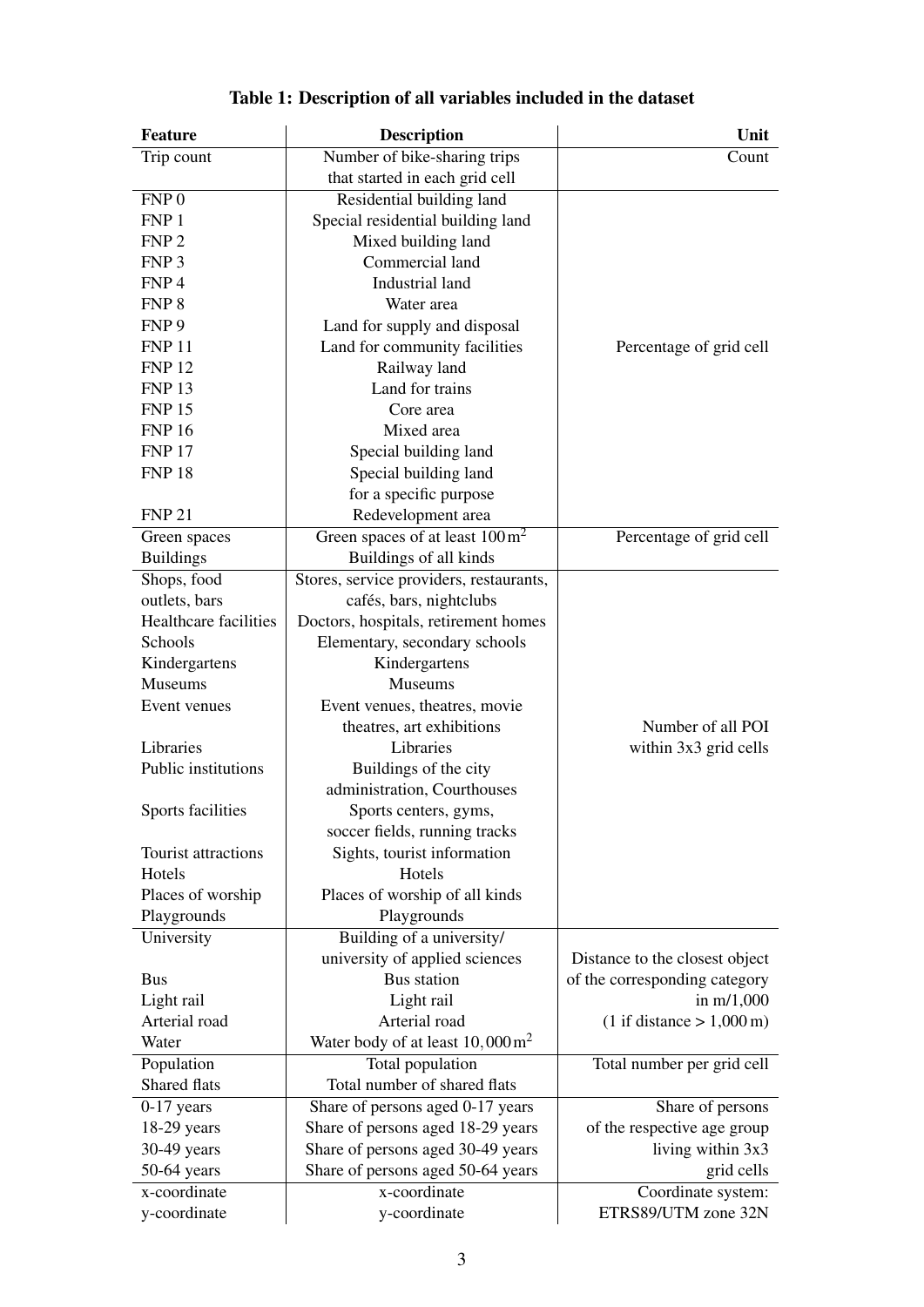#### *Parametric model*

As a parametric model, a GAM based on a Tweedie distribution is estimated that outperformed a negative binomial model in a preliminary analysis. This distribution family offers very flexible options to be adapted and allows to generalize many other distributions to model extremely skewed data [\(Dunn & Smyth,](#page-8-4) [2018,](#page-8-4) p.458). A GAM is a semi-parametric model that allows integrating smooth functions of variables as part of the predictor variables [\(Wood,](#page-9-3) [2017,](#page-9-3) p.161).

Smooth functions are included as penalized thin plate regression splines to deal with nonlinear effects of variables. Additionally, they enable variable selection and to control for spatial autocorrelation through the integration of a two-dimensional smooth term  $f(x, y)$  based on the x- and y-coordinates of each grid cell's centroid. The GAM is fit by penalized iteratively re-weighted least squares (PIRLS) including a penalty for the wiggliness of each smooth function [\(Wood,](#page-9-3) [2017,](#page-9-3) p.249). Smoothing parameters are estimated using a Laplace approximation for restricted maximum likelihood (REML).

### *XGBoost*

The XGBoost algorithm is designed as a scalable machine learning system for gradient boosting that is based on the idea of decision trees. A tree ensemble model is trained applying boosting that enables merging several weak learners into a stronger model. Among a broad range of modeling options, XGBoost can be applied for Poisson regression and Tweedie regression. As a decision tree on its own can suffer from overfitting, measures to lower the variance are taken, such as regularization, shrinkage and column subsampling [\(Chen & Guestrin,](#page-8-5) [2016\)](#page-8-5).

While it is possible to estimate XGBoost models without hyperparameter tuning using the default values, the adjustment leads to much more appropriate models ( $Ryu$ , Shin, & Chung, [2020\)](#page-9-4). There are over 30 hyperparameters in XGBoost, but it is sufficient to tune only a smaller share. As general model settings, booster = "gbtree", eta =  $0.3$ , eval\_metric = "rmse" in combination with maximize = FALSE and early\_stopping\_rounds =  $10$  are chosen.

The optimal number for nrounds is determined through cross-validation using the default values for the XGBoost model. The parameters max\_depth, gamma, subsample, colsample\_bytree and min\_child\_weight are optimized in a second step applying a grid search approach. For the parameters to be optimized, the following values are considered, mostly based on [\(Huang, Pouls,](#page-8-6) [Meyer, & Pauly,](#page-8-6) [2020\)](#page-8-6) and requiring the estimation of 11,000 models:

- max\_depth ∈ {3,8,13,18,23,28,33,38}
- gamma  $\in \{0, 0.05, 0.1, 0.15, 0.2\}$
- subsample  $\in \{0.5, 0.6, 0.7, 0.8, 0.9\}$
- colsample\_bytree  $\in \{0.5, 0.6, 0.7, 0.8, 0.9\}$
- min\_child\_weight ∈ {0,10,20,30,40,50,60,70,80,90,100}

XGBoost itself does not account for spatial interdependence. Therefore, a GWR is calculated on the geo-referenced predictions made by an XGBoost model to create smoother predictions, following the approach of [\(L. Li,](#page-9-5) [2019\)](#page-9-5). The predictions determined by the GWR are the final predictions of the geographically weighted XGBoost.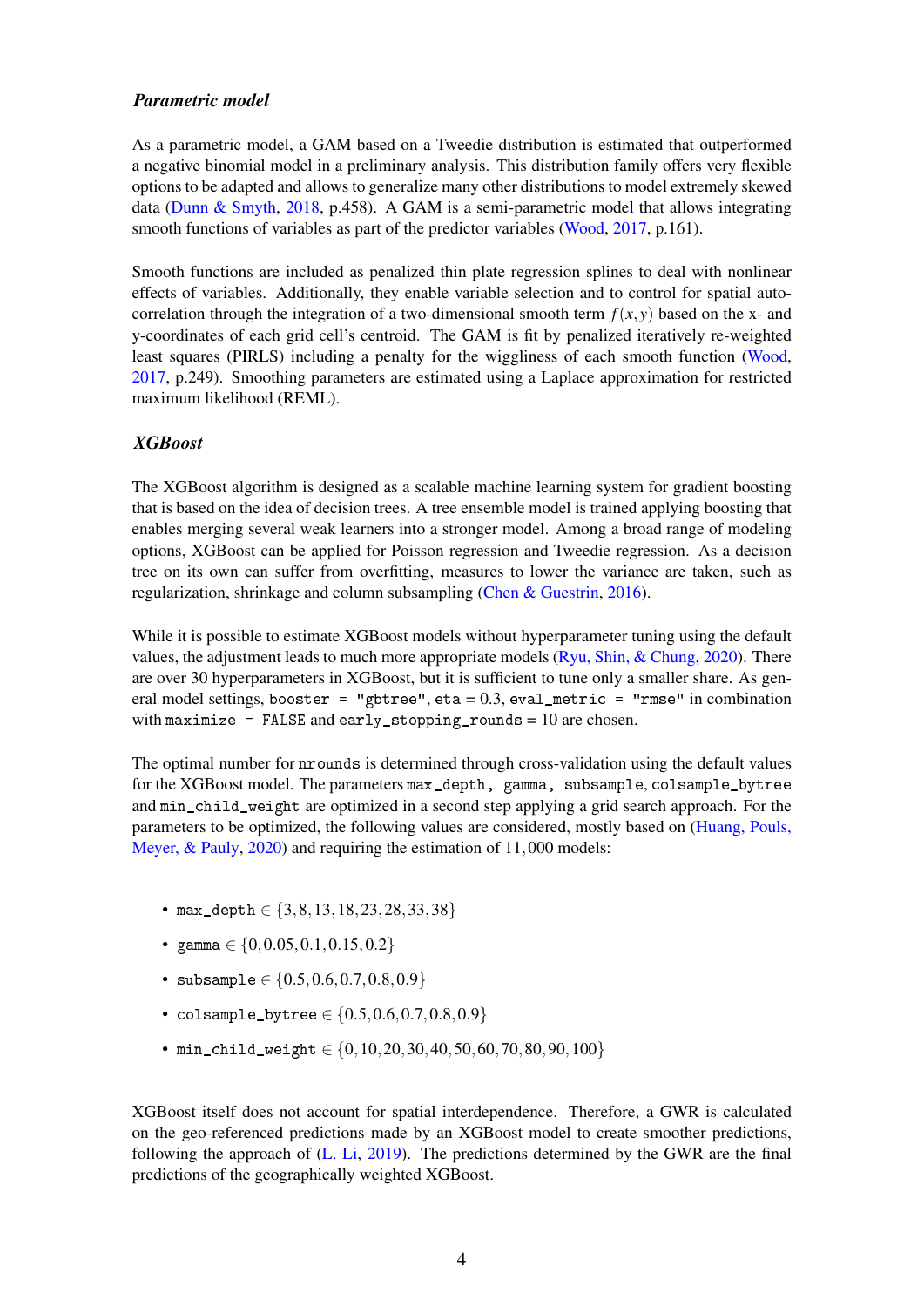<span id="page-4-0"></span>

Figure 1: Spatial distribution of the number of trips per grid cell in the test dataset.

## 3. RESULTS AND DISCUSSION

On average, 8.52 trips per grid cell could be observed. There are several upper extreme values and the distribution of observed values is right-skewed: The maximum number is 329 and for 3,218 of 8,955 grid cells, 0 trips were observed. In [Figure 1,](#page-4-0) the spatial distribution of trips in the test dataset is displayed. Trips appear to be clustered in certain parts of the study area, especially in the city center, while cells with no trips seem to concentrate on the outer areas. The independent variables chosen in this study (see [Table 1\)](#page-2-0) exhibit sufficiently low correlations. Most of them lie between -0.2 and 0.2, a majority even between -0.1 and 0.1.

### *Parametric model*

In the following, the results of the modeling using a Tweedie GAM are presented. To choose an adequate value for the number of basis dimensions *k* for each variable, multiple models are estimated starting with  $k = 3$ . *k* is successively increased until sufficient. Then, variables that are insignificant in the model, have low effective degrees of freedom (edf) values < 1 and/or where a partial influence plot shows a straight line at 0, are excluded from the model. After this process, the following variables were removed: *FNP 1, FNP 4, FNP 9, FNP 11, FNP 16, FNP 18, FNP 21, healthcare facilities, schools, kindergartens, museums, event venues, libraries, public institutions, sports facilities, hotels, places of worship, playgrounds, shared flats, 0-17 years, 30-49 years* and *50-64 years*.

The parameters estimated for the selected variables in the Tweedie GAM are specified in [Table 2.](#page-5-0) For smooth terms, edf indicating the complexity of a smooth and test statistics used in an ANOVA test to test the significance of the smooth are displayed. The reference degrees of freedom (ref.df) used in computing test statistics represents  $k-1$ . *F* and the corresponding *p*-value represent the results of the ANOVA test.

The predictions generated by the Tweedie GAM are displayed in [Figure 2.](#page-6-0) The structure seems to be similar to [Figure 1,](#page-4-0) indicating a good model performance.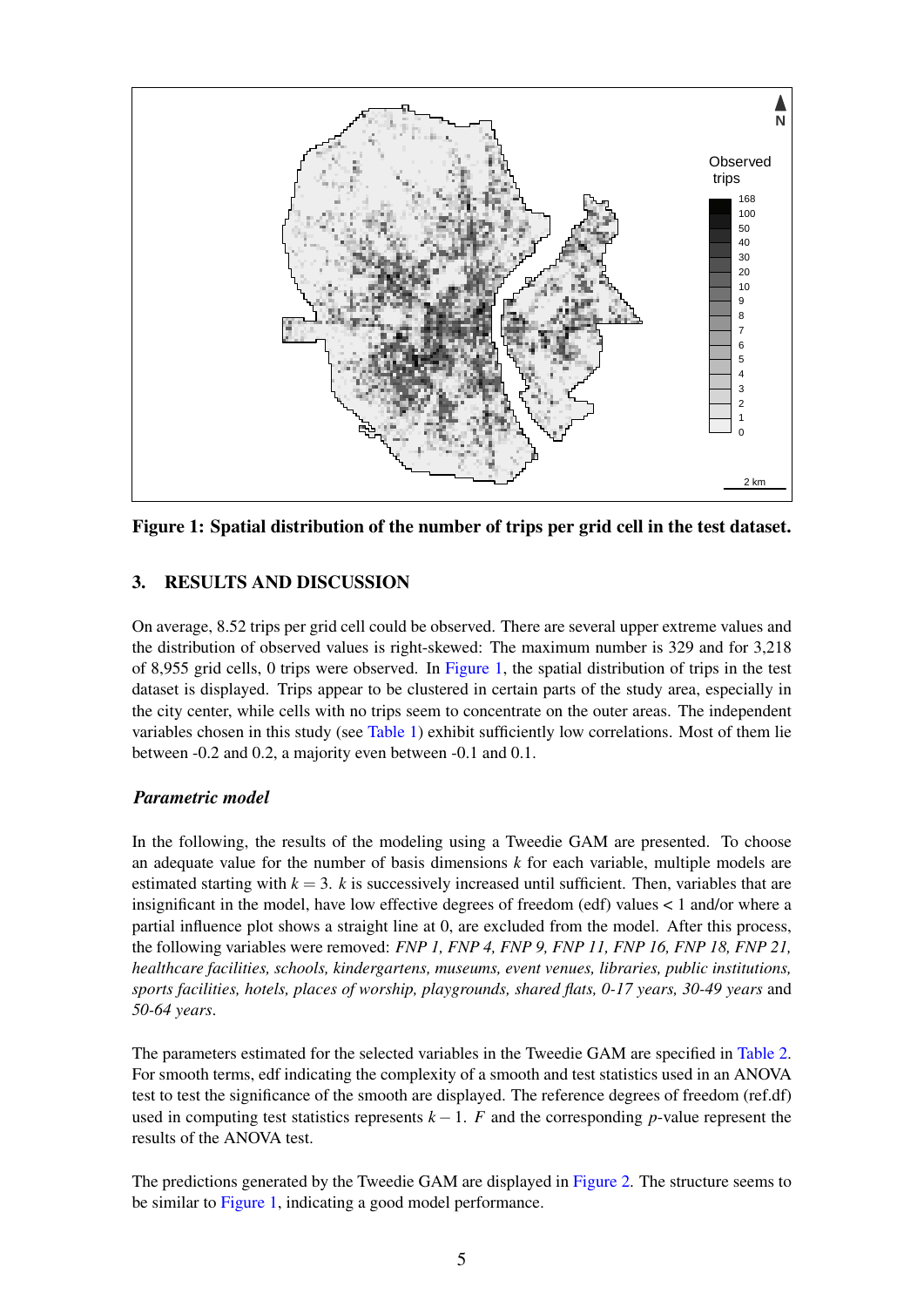| <b>Variable</b>           | <b>Estimate</b> | Std.error | t value     | p-value |
|---------------------------|-----------------|-----------|-------------|---------|
| Intercept                 | 0.53            | 0.02      | 27.85       | < 0.01  |
|                           |                 |           |             |         |
| <b>Variable</b>           | Edf             | Ref.df.   | $\mathbf F$ | p-value |
| FNP <sub>0</sub>          | 3.21            | 9.00      | 4.56        | < 0.01  |
| FNP <sub>2</sub>          | 5.43            | 9.00      | 5.05        | < 0.01  |
| FNP <sub>3</sub>          | 1.45            | 9.00      | 1.36        | < 0.01  |
| FNP <sub>8</sub>          | 2.00            | 9.00      | 0.98        | < 0.01  |
| <b>FNP 12</b>             | 6.56            | 9.00      | 8.03        | < 0.01  |
| <b>FNP 13</b>             | 4.13            | 9.00      | 4.27        | < 0.01  |
| <b>FNP 15</b>             | 1.76            | 9.00      | 3.39        | < 0.01  |
| <b>FNP 17</b>             | 3.92            | 9.00      | 6.48        | < 0.01  |
| <b>Buildings</b>          | 6.52            | 9.00      | 10.32       | < 0.01  |
| Tourist attractions       | 0.95            | 2.00      | 9.10        | < 0.01  |
| Shops, food outlets, bars | 8.54            | 14.00     | 10.45       | < 0.01  |
| University                | 7.48            | 9.00      | 8.46        | < 0.01  |
| Arterial road             | 5.85            | 9.00      | 2.99        | < 0.01  |
| <b>Bus</b>                | 7.07            | 9.00      | 21.94       | < 0.01  |
| Light rail                | 12.01           | 14.00     | 22.24       | < 0.01  |
| Water                     | 5.63            | 9.00      | 3.40        | < 0.01  |
| Green spaces              | 5.89            | 9.00      | 9.45        | < 0.01  |
| Population                | 2.40            | 9.00      | 14.59       | < 0.01  |
| $18-29$ years             | 2.91            | 9.00      | 4.06        | < 0.01  |
| x- and y-coordinate       | 215.10          | 399.00    | 3.65        | < 0.01  |

<span id="page-5-0"></span>Table 2: Estimate, Std. error, *t* value and *p*-value for the intercept and edf, ref.df, *F* and *p*-value for all variables included in the model as smooth terms.

### *XGBoost*

The two objectives count:poisson and reg:tweedie are both included in the tuning process to determine the one leading to a better fit. As the Poisson model leads to much smaller values of the average root mean square error (RMSE) in the grid search, this distribution is chosen. Tuning is aimed at minimizing the RMSE for the training data, resulting in RMSE = 2.97 and symmetric mean absolute percentage error  $(sMAPE) = 0.19$  for the test data. This process leads to the following parameters for the Poisson model:  $max\_depth = 33$ , gamma = 0, subsample = 0.9, colsample\_bytree =  $0.5$ , min\_child\_weight = 0, nrounds = 57. Additionally, the parameter early\_stopping\_rounds is set to 10, causing the model training to stop if the RMSE has not improved in the last 10 rounds.

In the next step, a GWR is estimated using the predictions generated in XGBoost as input values, leading to a bandwidth of 51.45 [m]. The predictions generated by geographically weighted XGBoost lead to a higher  $RMSE = 3.72$  and  $sMAPE = 0.24$ . Their spatial structure is displayed in [Figure 3.](#page-6-1) The geographically weighted XGBoost leads to smoother predictions that appear comparable to the predictions generated by the Tweedie regression. Therefore, the more natural fit of a geographically weighted XGBoost comes at the expense of a decrease in the accuracy of predictions.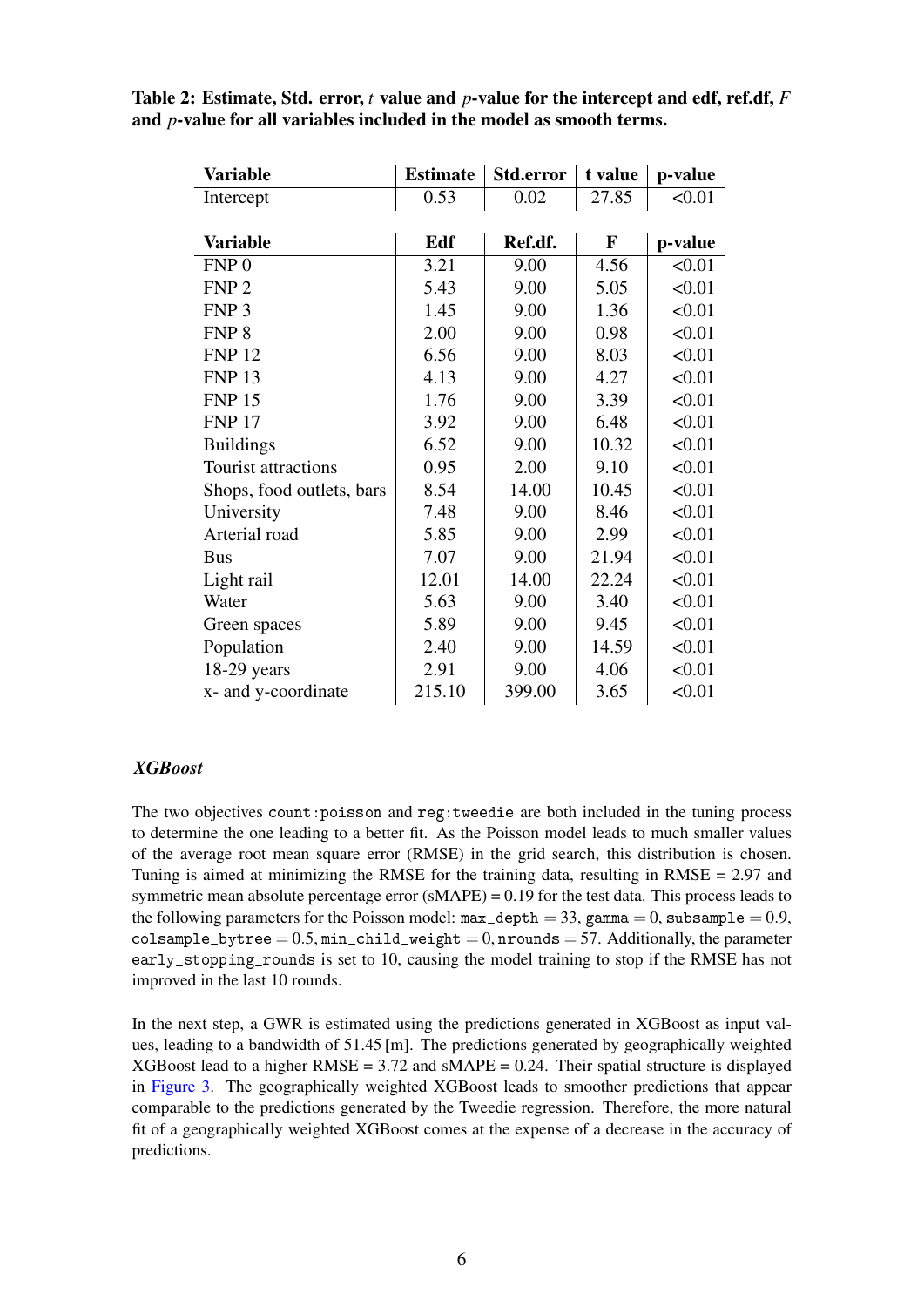<span id="page-6-0"></span>

Figure 2: Predictions of bike-sharing trip counts determined by a Tweedie GAM.

<span id="page-6-1"></span>

Figure 3: Predictions of bike-sharing trip counts determined by geographically weighted XGBoost.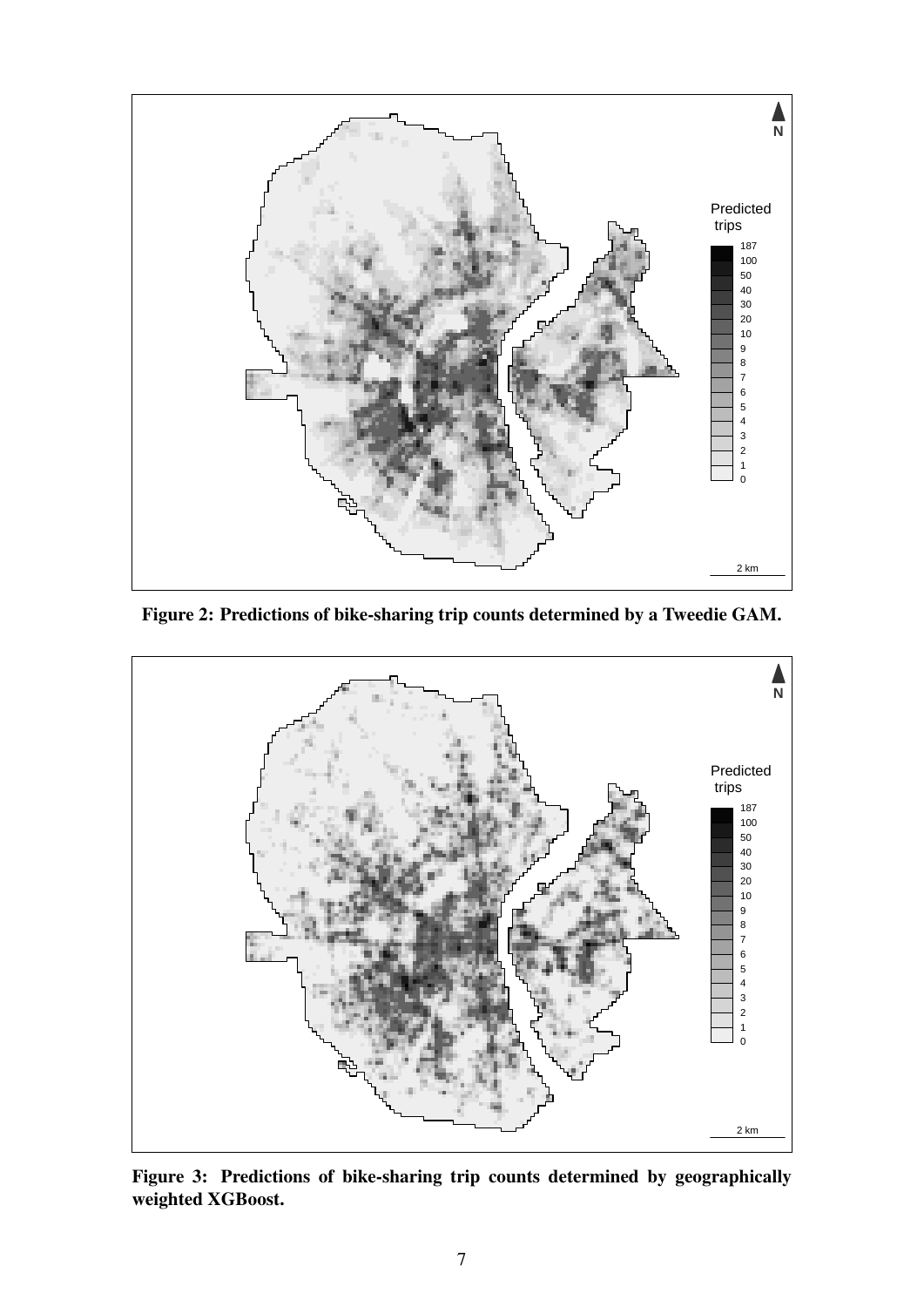<span id="page-7-0"></span>

|                       | <b>Tweedie GAM</b> | <b>XGBoost</b> | <b>Geographically weighted</b> |
|-----------------------|--------------------|----------------|--------------------------------|
|                       |                    |                | <b>XGBoost</b>                 |
| <b>RMSE</b>           | 6.58               | 2.97           | 3.72                           |
| sMAPE                 | 0.33               | 0.19           | 0.24                           |
| Computation time      | 1:50:46.44h        | 0:00:02.40h    | 0:03:55.77h                    |
| Hyperparameter tuning | -                  | 3:23:32.56h    |                                |

## Table 3: RMSE, sMAPE and computation time.

### *Comparison*

Both XGBoost models lead to much smaller values than the parametric approach (see [Table 3\)](#page-7-0). In addition, the estimation of a single XGBoost model takes far less time than the estimation of a GAM with the selected dataset and settings. Still, it has to be considered that for an optimal model fit, tuning is necessary when estimating an XGBoost model requiring much more time.

Both methods allow to flexibly adapt to the dataset and to incorporate non-linear relationships or interactions, either using splines or regression trees. This advantage comes at the cost of a more complex model definition. Therefore, both modeling approaches' flexibility can be rated similarly.

Regarding interpretability, parametric methods are to be preferred as the modeling output usually gives a clear indication of each parameter's influence. Still, in a GAM, additional means such as partial effect plots are required to interpret the relationship between the dependent and the explanatory variables. The same applies to XGBoost. Here, importance plots allow an interpretation regarding the strength of each variable's influence on the decision-making process of the model. Still, this method does not allow to determine the direction of the relationship and to perform hypothesis tests. In comparison, the interpretation of XGBoost is somewhat limited.

An advantage of XGBoost over parametric models is its scalability which allows the application of one model for a wide range of datasets. In contrast, the choice of an adequate parametric model structure is necessary when using a parametric model to adapt to specific datasets and distributions of the response variable. As this research only deals with the modeling of one dataset, this is not further demonstrated but can be deducted from the model structure of XGBoost and its application in previous studies.

In this research, especially the ability of each model to deal with spatial autocorrelation is of interest. The interaction between the x- and y-coordinate is included in the GAM through a spline modeling an interaction term. This allows to interpret the relation of the dependent variable to the locations in space. In XGBoost, x- and y-coordinates are included separately as regular variables. To incorporate spatial relationships, an additional GWR is performed. The option to directly include spatial information in the model estimation is an advantage of GAMs in comparison to XGBoost. Additionally, if coordinates are included in XGBoost, it is crucial to adopt settings that prevent the model to fit exclusively to the coordinates.

In total, both methods entail specific qualities that set them apart from the other but no method can be clearly preferred. Instead, models should be chosen depending on the priorities of the research. XGBoost succeeds at estimating extremely accurate predictions and should be applied whenever this is the aim of the research. Regarding computation time, XGBoost allows to create good predictions in an extremely short amount of time when omitting the hyperparameter tuning process. When there is a focus on model interpretation, GAMs offer considerably more information. Additionally, GAMs offer a better way to deal with the requirements of spatial autocorrelation.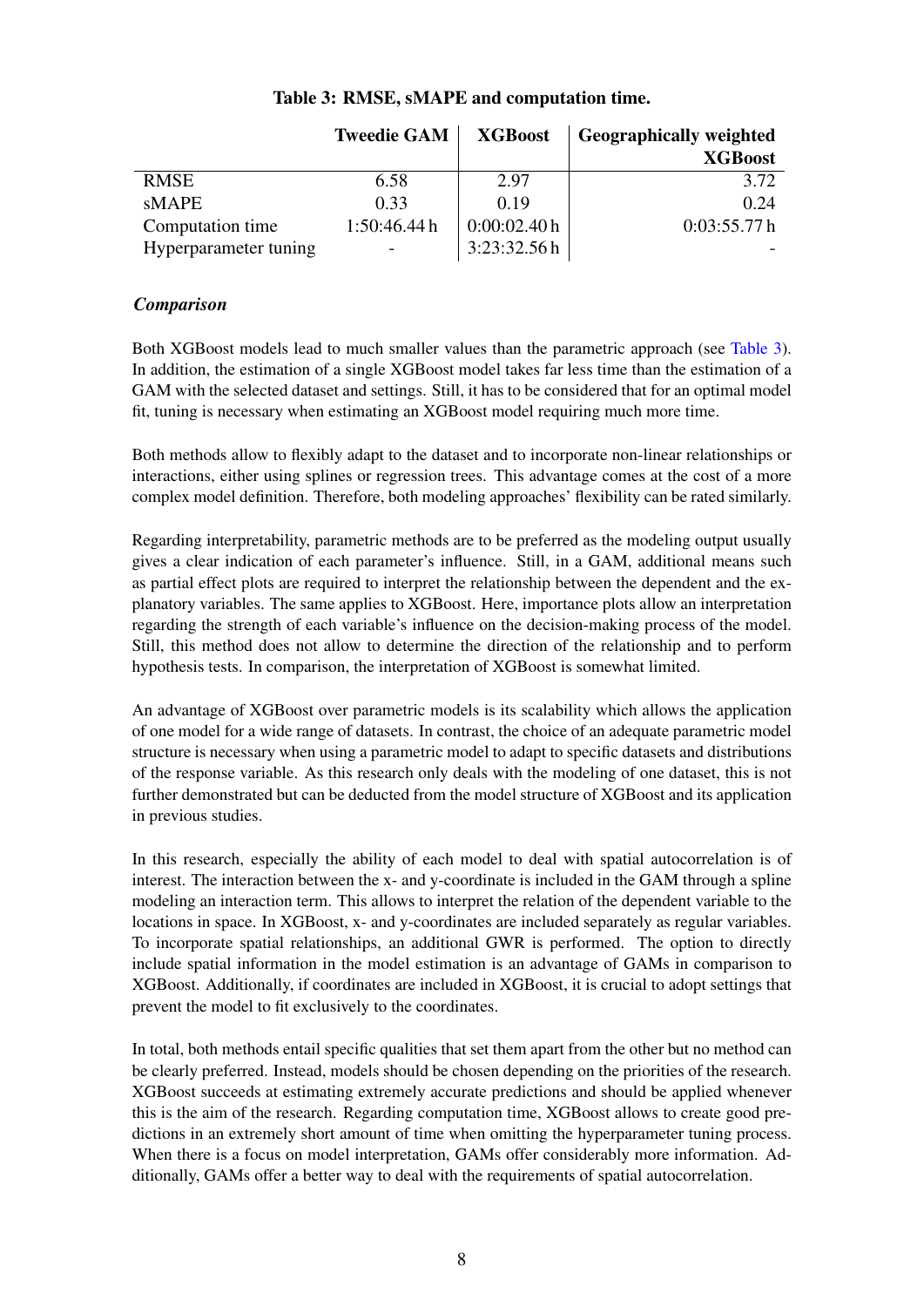## 4. CONCLUSIONS

In this analysis, a GAM based on a Tweedie distribution and a geographically weighted XGBoost were applied on a spatial dataset containing the numbers of observed bike-sharing trips within 100x100 m grid cells.

XGBoost results in lower values of the RMSE and sMAPE. This leads to the conclusion that, only regarding predictive accuracy, XGBoost should be preferred. Nevertheless, parametric models entail certain advantages that should be considered: the results offer an easier interpretation and spatial coordinates can be directly included in the model estimation.

As the explanatory variables assume the same values both in the training and in the test dataset, the resulting RMSE and sMAPE may be too low and should not be compared to other studies. Still, both methods were applied on the same dataset which means that the comparison of methods within this study is still valid.

In future research, variable selection could be performed to create smaller models. Also, an extension to include other methods, especially machine learning approaches could broaden the scope of this research.

## ACKNOWLEDGMENT

We would like to thank He Huang for his support regarding XGBoost.

## **REFERENCES**

- <span id="page-8-0"></span>Bai, S., & Jiao, J. (2020). Dockless e-scooter usage patterns and urban built environments: A comparison study of austin, tx, and minneapolis, mn. *Travel Behaviour and Society*, *20*, 264–272. doi: 10.1016/j.tbs.2020.04.005
- <span id="page-8-2"></span>Caspi, O., Smart, M. J., & Noland, R. B. (2020). Spatial associations of dockless shared e-scooter usage. *Transportation Research Part D: Transport and Environment*, *86*, 102396. doi: 10.1016/j.trd.2020.102396
- <span id="page-8-5"></span>Chen, T., & Guestrin, C. (2016, 8). Xgboost. *Proceedings of the 22nd ACM SIGKDD International Conference on Knowledge Discovery and Data Mining*. Retrieved from <http://dx.doi.org/10.1145/2939672.2939785> doi: 10.1145/2939672 .2939785
- <span id="page-8-3"></span>Cheng, J., Chen, X., Ye, J., & Shan, X. (2021). Flow-based unit is better: exploring factors affecting mid-term od demand of station-based one-way electric carsharing. *Transportation Research Part D: Transport and Environment*, *98*, 102954. doi: 10.1016/j.trd.2021.102954
- <span id="page-8-4"></span>Dunn, P. K., & Smyth, G. K. (2018). *Generalized linear models with examples in r*. New York, NY: Springer New York. doi: 10.1007/978-1-4419-0118-7
- <span id="page-8-1"></span>Hu, S., Xiong, C., Liu, Z., & Zhang, L. (2021). Examining spatiotemporal changing patterns of bike-sharing usage during covid-19 pandemic. *Journal of Transport Geography*, *91*, 102997. Retrieved from [https://www.sciencedirect.com/](https://www.sciencedirect.com/science/article/pii/S0966692321000508) [science/article/pii/S0966692321000508](https://www.sciencedirect.com/science/article/pii/S0966692321000508) doi: https://doi.org/10.1016/j .jtrangeo.2021.102997
- <span id="page-8-6"></span>Huang, H., Pouls, M., Meyer, A., & Pauly, M. (2020). Travel time prediction using tree-based ensembles. In E. Lalla-Ruiz, M. Mes, & S. Voß (Eds.), *Computational*